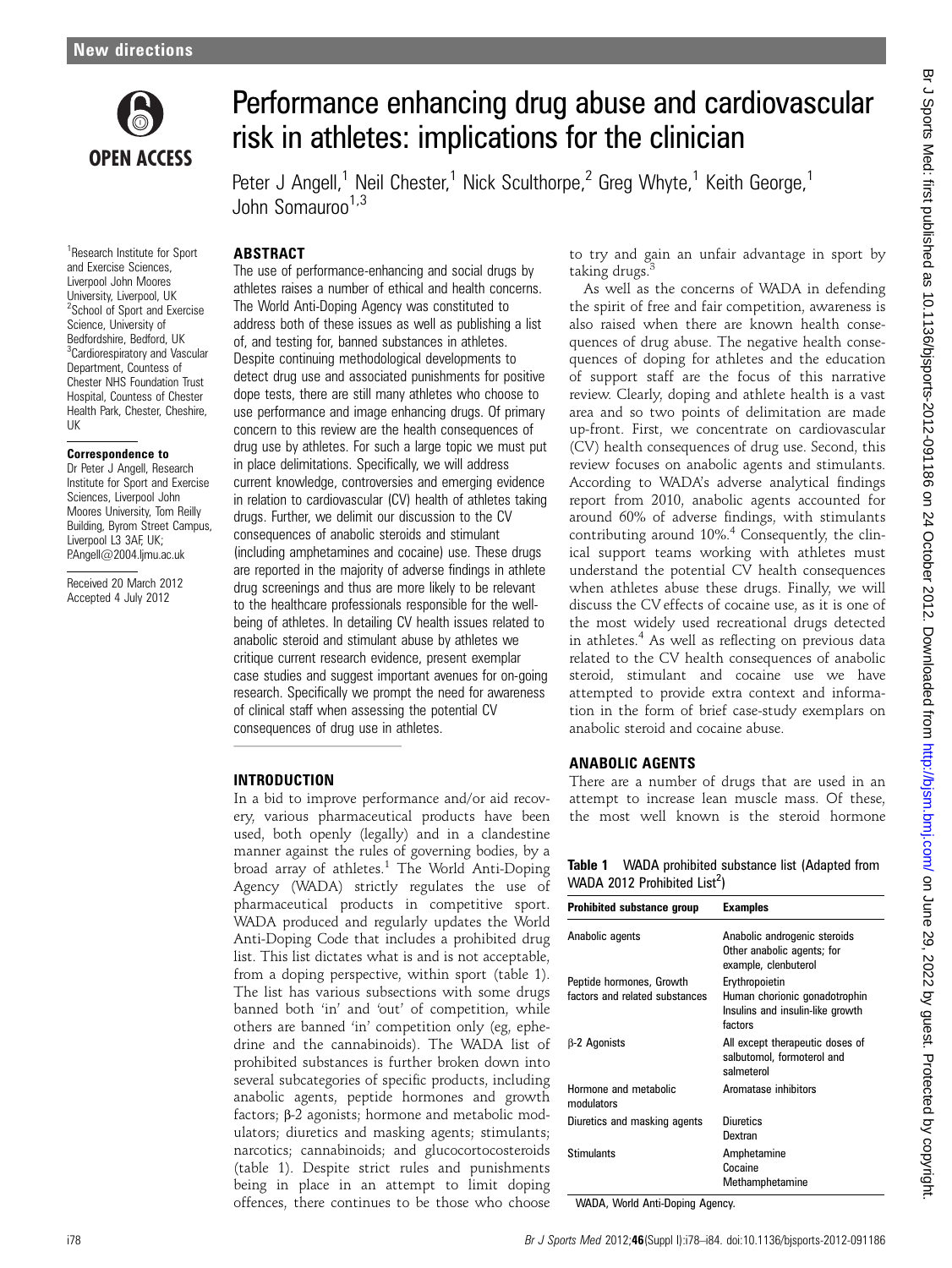testosterone (T) and the various analogues that are based around testosterone, usually referred to as androgenic anabolic steroids (AS). In addition to AS there are non-steroid agents that are used in an attempt to generate the same anabolic effects. These include the  $β-2$  agonist, clenbuterol (which is additionally used as an anorectic agent to reduce body fat), human growth hormone (HGH) and insulin/insulin-like growth factors. Other growth factors are commonly used in between courses of anabolic agent use and these include human chorionic gonadotropin (HCG) and erythropoietin (EPO) and more recently selective androgen receptor modulators. Whatever the classification, the purpose of anabolic and growth factors is to stimulate skeletal muscle growth and promote rapid recovery following intensive training. From a clinical perspective it is also worth noting that EPO is predominantly used to boost endurance exercise performance and in general has not crossed over to amateur and recreational sports performers. AS, HGH, HCG and insulin/insulin-like growth factors, however, are routinely used by professional, amateur and recreational athletes.<sup>5</sup> Consequently, the likelihood of clinicians coming across users of these particular drugs is much greater.

It is worthy to note that the classification of AS covers a number of structural variants. Classically, AS are classified as water-soluble orally active forms (17-α-alkylated) and lipid-soluble parenteral forms (17-β-esterified). In addition, they are often also classified as either testosterone-based, dihydrotestosterone-based (DHT) or 19-nortestosterone-based (Nandrolone) all of which have differing properties and expected side effects. The situation is further complicated by belief among users, often stemming from anecdotal advice, that some AS are better for predominantly 'bulking' (eg. Deca-Durabolin) while others are better suited to losing body fat or 'cutting' (eg. Winstrol). Users will often use these different forms of AS in varying quantities. The use of AS is also characterised by periods of use followed by periods of abstinence, or 'cycles'. This helps to maximise the effects of the drugs while also limiting the negative consequences and allowing the body to normalise following an 'on' cycle. Furthermore, users will often supplement their cycles with additional pharmaceutical agents both when bulking (eg, Insulin, human growth hormone) and when losing body fat (clenbuterol, cytomel, 2,4, dinitrophenol). Finally, there are a surprising number of drugs used to attempt to limit side effects of AS use or normalise the hypothalamo-pituitary-gonadal (HPG) axis following an AS cycle. These include estrogen receptor antagonists (tamoxifen), selective estrogen receptor inhibitors (clomifene), aromatase inhibitors (arimidex), 5- $\alpha$  reductase inhibitors (finesteride) and HPG axis stimulators such as HCG.

Evidence of athlete use of AS has been available since the 1950s with AS contributing to c. 60% of adverse findings according to recent WADA reports.<sup>6</sup> In the general population there are data showing an increase in the prevalence of AS use.<sup>7</sup> Despite such widespread use there is still some controversy as to the CV health consequences of taking  $AS<sup>8</sup>$  Large sample epidemiological evidence of the CV health consequences of longterm AS use is lacking, likely because of the reluctance to admit use and/or possession. In addition, evidence for a link between AS use and CV disease outcomes or end-points is mostly limited to case study reports. Published case studies include AS use associated with myocardial infarction, $9$  stroke,  $10$  $embolism<sup>11</sup>$  and other CV health issues (table 2). Although caution should be expressed in implying cause and effect from case studies,<sup>8</sup> they can provide direction for case series and

| <b>Table 2</b> Cardiovascular events and risk factors from AS use |  |  |
|-------------------------------------------------------------------|--|--|
|                                                                   |  |  |

| Event/risk factor          | <b>Case study</b>          | <b>Cohort study</b>             |
|----------------------------|----------------------------|---------------------------------|
| <b>Stroke</b>              | $\checkmark$ <sup>10</sup> | X                               |
| Myocardial infarction      | $\frac{12}{12}$            | X                               |
| Sudden death               | $\sqrt{^{13}}$             | Χ                               |
| Thromboembolism            | 14                         | X                               |
| Cardiac hypertrophy        | $\sqrt{15}$                | X                               |
| Cardiomyopathy             | $\mathcal{I}^{16}$         | χ                               |
| <b>Endocarditis</b>        | J <sup>17</sup>            | X                               |
| <b>Atrial fibrillation</b> | 18                         | x                               |
| Heart failure              | 19                         | X                               |
| Subdural haematoma         | $\prime$ 20                | χ                               |
| Elevated blood pressure    | $J^{21}$                   | $J^{22}$                        |
| Decreased HDL              | $\sqrt{23}$                | $\frac{1}{2}$                   |
| C-Reactive protein         | χ                          | $\boldsymbol{\mathcal{N}}^{25}$ |

AS, anabolic steroids; HDL, high-density lipoprotein.

experimental studies as well as informing/educating clinical practitioners.

Significant research attention has focused on the impact of AS use on CV disease risk factors namely blood pressure, lipid profile, left ventricular (LV) mass, cardiac function and arterial function. Elevated systemic arterial blood pressure is associated with an increased CV disease risk. Compared to healthy controls, AS users have increased resting<sup>22 26</sup> and exercise<sup>22</sup> systolic blood pressure. Conversely, other studies have not observed increased blood pressure in AS user.<sup>6 24</sup> Differences in the training level of the participants along with age could be responsible for the differences seen in these studies.

AS have also been associated with negative alterations in lipid profiles.27 Changes reported include a decrease in high-density lipoprotein (HDL),<sup>28</sup> an elevation in low-density lipoprotein  $(LDL)^{24}$  and reduced apolipoprotein levels,<sup>29</sup> possibly through up-regulation of hepatic triglyceride lipase.<sup>30</sup> The changes in lipid profiles indicate an increase in atherosclerotic risk. Increases in homocysteine, a naturally occurring amino-acid thought to have a role in vaso-control, and C-reactive proteins (CRP), an acutephase protein that rises in response to inflammation, have been implicated as risk factors for CV disease. Grace and Davies<sup>25</sup> demonstrated a significant increase in CRP in AS users. While Zmuda et  $al^{31}$  observed no significant increases in homocysteine in a group of AS users, Graham et  $a^{32}$  noted a significant elevation in homocysteine in AS users as well as those who had abstained from AS use for 3 months, indicating a possible effect of AS on vitamin B absorption. Previous studies have also suggested a possible link between AS use and thrombotic risk through alterations in haemoglobin levels.<sup>33</sup>

An increase in LV mass is an independent risk factor for CV disease.<sup>34</sup> AS use has been associated with an increase in LV mass,  $35^{36}$  but there is conflicting data.<sup>27 37 38</sup> There are some data in AS users that suggest a reduction in systolic cardiac function<sup>38</sup> although this is not a consistent finding between studies.<sup>8</sup> A reduction in diastolic function has been observed more frequently and it has been suggested that a reduction in myocardial relaxation/elastance is associated with AS use.<sup>27 37 38</sup> AS use has also been associated with reduced endothelial function in conduit arteries.<sup>6 24 39</sup> Ebenbichler et  $al^{40}$  and Sader et  $al^{6}$  noted a reduced flow-mediated dilation in AS users as well as a reduced vasodilator response to glyceryl-trinitrate.

There is a growing evidence base that AS use can have a negative effect on multiple CV disease risk factors. We present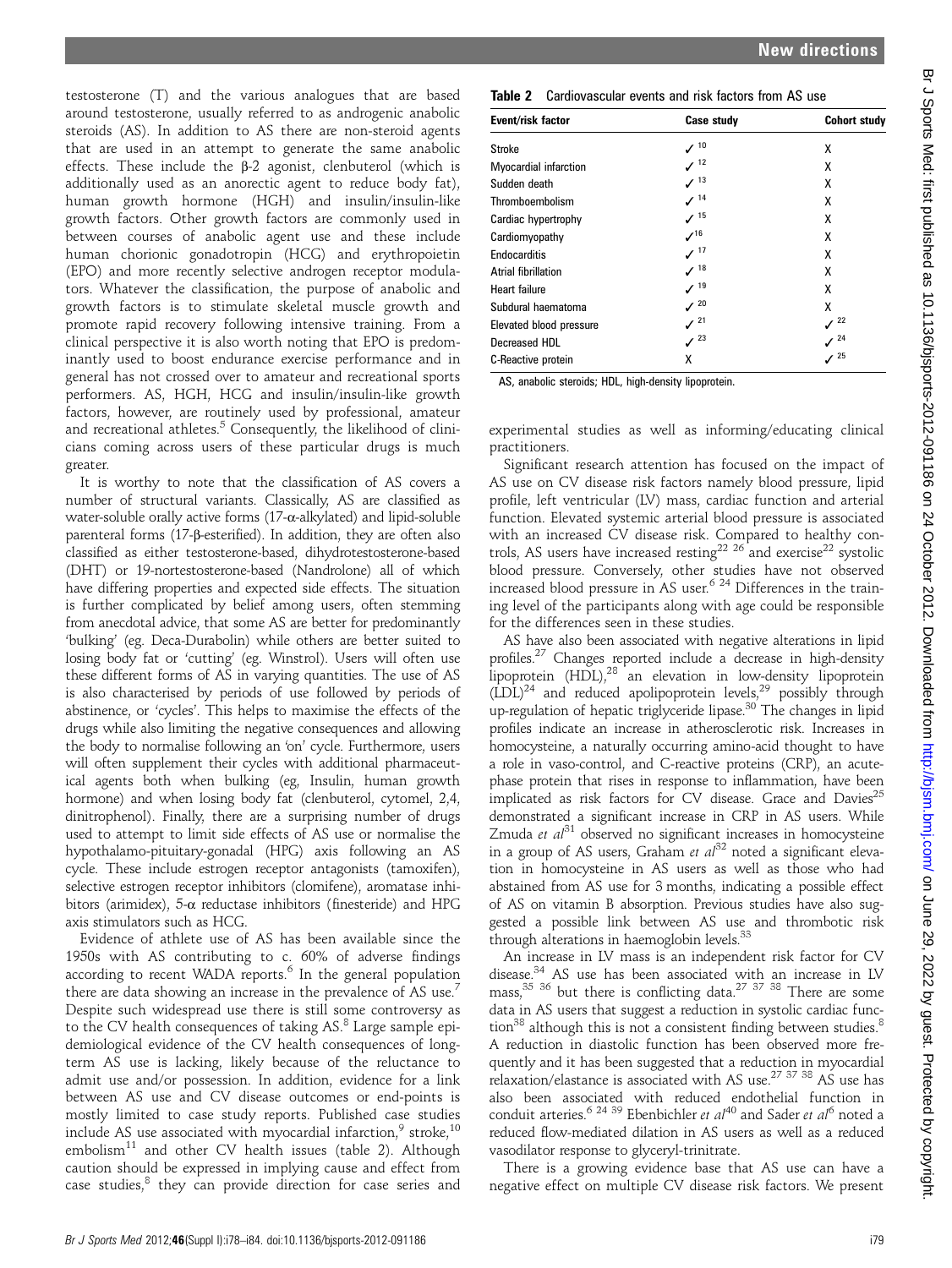a case study exemplar to illustrate the broad effect of AS use on the CV system.

### Case study 1

A 25-year-old bodybuilder who was enrolled into a research study gave a detailed history of prolonged AS use. He selfreported no cardiac health problems. The participant was 1.93 m and 127 kg with an LV mass of 218 g on cardiac MRI. While absolute LV mass was high this was normalised when indexed for fat free mass. Left ventricular (LV) ejection fraction was normal (63%), while right ventricular (RV) ejection fraction was slightly reduced at 49%. LV diastolic function, measured using ultrasound echocardiography, was moderately depressed (significant increases in late atrial filling and tissue velocities). Heart rate was 75 beats per min and the ECG was unremarkable. Blood pressure was 131/71 mm/Hg. Total cholesterol was within normal clinical limits (4.6 mmol/l), but high-density lipoproteins were significantly reduced in the participant at 0.46 mmol/l. Low-density lipoproteins were above clinically acceptable levels at 3.77 mmol/l. The participant had an elevated level of alanine transaminase indicative of reduction in liver function. In addition, both testosterone and sexhormone binding globulin were well below those expected within a male, at 2.13 and 6 nmol/l, respectively. Gamma glutamyltransferase was not assessed. Based on changes to numerous CV risk factors, this athlete was informed of the test outcomes and was directed to seek a general practitioner consultation.

While recent data have started to paint a clearer picture of some of the negative CV consequences of AS use, longitudinal data are still lacking making the long-term chronic effects of AS use difficult to ascertain.<sup>8</sup> There is also uncertainty in relation to the impact of withdrawal of AS use on CV risk factors. Inherently, the study of AS use is complicated by many factors. Specifically, most studies recruit diverse cohorts of self-selected AS users. In these groups there is likely great heterogeneity in total AS dose, poly-drug regimens employed as well the difficulty in verifying the 'true' dosages used.<sup>8</sup>

There is little direction given to clinicians and health practitioners regarding the identification of clandestine AS use. One of the reasons for athletes engaging in illicit AS use is that there are few 'tell tale' signs particularly in those sports where elevated strength and/or fat free mass is relatively commonplace. AS use occurs predominantly but not exclusively in strength and/or power athletes. Of the nine adverse findings for AS by the UK Anti-Doping Agency, three were from professional rugby players.<sup>41</sup> It is worth noting that clinicians are far more likely to encounter recreational athletes using AS, training for predominantly aesthetic purposes. AS users may have rapid increases in lean mass, excessive hypertrophy of the trapezius, the shoulder musculature<sup>42</sup> and a large neck circumference<sup>43</sup> possibly due to higher androgen receptor levels.<sup>41</sup> Other signs of AS use include puffy swelling around the face $42$  and acne which occurs in approximately 50% of users (including acne fulminans and acne conglobata).<sup>44</sup> Consequently, clinicians may be suspicious of AS use in muscular individuals with acne (and/or scarring from previous eruptions) extending beyond the face to the back, chest and upper arms.<sup>44</sup>. Another common side effect of AS use is the development of female breast tissue (gynaecomastia) because of the aromotisation of AS to estrogen. The size and rate of development will vary depending on the type and duration of AS exposure with cases ranging from small areas of puffy tissue behind the nipple to easily recognisable breast tissue. It must be stressed however that these are general signs that may indicate AS use, but clinicians should be

wary of unfairly targeting individuals who are simply prone to acne, or have a genetic basis for a muscular shoulder girdle.

## STIMULANTS—AMPHETAMINES

Stimulants consist of psychoactive drugs, including amphetamines and its derivatives, as well as cocaine, caffeine and nicotine and are used to increase psychological activity, thereby inducing improvements in mental aptitude, physical function or both. Stimulants used for performance enhancement are typically those that affect the central nervous system (CNS); however, concurrent effects on the CV system are common. Amphetamines affect the CNS and autonomic nervous systems causing tachycardia and vasoconstriction as well as having psychological effects, increasing mental alertness and decreased fatigue. Cocaine has similar affects to amphetamines and also exerts its effect through the CNS causing an increase in the release of catecholamines, such as norepinephrine, as well as causing an increase of circulating dopamine. Ephedrine and its isomers are sympathomimetic agonists at both  $\alpha$ - and β-adrenergic receptors and also have potent CV effects including increasing heart rate and blood pressure through vasoconstriction. The CV effects of stimulants have been shown to have a detrimental effect on CV health.<sup>45</sup>

There have been numerous reported cases of serious adverse CV events, including fatalities, linked with the use of ephedrine's.<sup>46 47</sup> The use of ephedrine has also been linked to cardiomyopathy<sup>48</sup> and stroke<sup>49</sup> while pseudoephedrine use has also been linked with stroke<sup>50</sup> and coronary artery spasm with myocardial infarction. $51$  Further, there are numerous case reports of significant cardiovascular events following the administration of over-the-counter stimulants.46 As with AS use, the interpretation of such case reports is difficult, since it may be that serious adverse events are as a consequence of preexisting medical conditions combined with drug use. What case studies do promote is further experimental study. For example, doses equivalent to three to four times greater than the recommended therapeutic dose of pseudoephedrine have raised diastolic blood pressure above 90 mm  $Hg$ .<sup>52</sup> These results were in accord with two other studies: Bye et  $a^{53}$  reported significant increases in heart rate and systolic blood pressure following relatively high doses of pseudoephedrine (120 and 180 mg); Empey et  $a^{\overline{154}}$ noted that doses of 120 and 180 mg produced statistically significant increases in both pulse and systolic blood pressure. The clinical relevance of these blood pressure changes is not known.

Reports of the CV effects of sympathomimetics in therapeutic doses have been conflicting. Bye et  $a^{53}$  observed that a single dose of ephedrine (25 mg) significantly elevated both heart rate and systolic blood pressure while a single therapeutic dose of pseudoephedrine (60 mg) significantly elevated only systolic arterial blood pressure. Bright et  $a l^{55}$  and Empey et  $a l^{54}$  noted little change in CV function following therapeutic doses. Increased blood pressure has been demonstrated in cases whereby ephedrine's have been co-administered with a moderate dose of caffeine.<sup>56</sup> Caffeine is thought to exacerbate the action of ephedrine's since it too may cause vasoconstriction through antagonism of adenosine and release of catecholamines.

All stimulants structurally related to amphetamine can cause catecholamine-mediated cardiotoxicity. Increased catecholamine levels can lead to vasoconstriction, vasospasm, tachycardia and hypertension and it is as a result of these responses that oxygen supply to the heart is compromised and hypertrophy, fibrosis and necrosis can result. $57$  Clearly, such conditions develop over time, as a consequence of chronic exposure to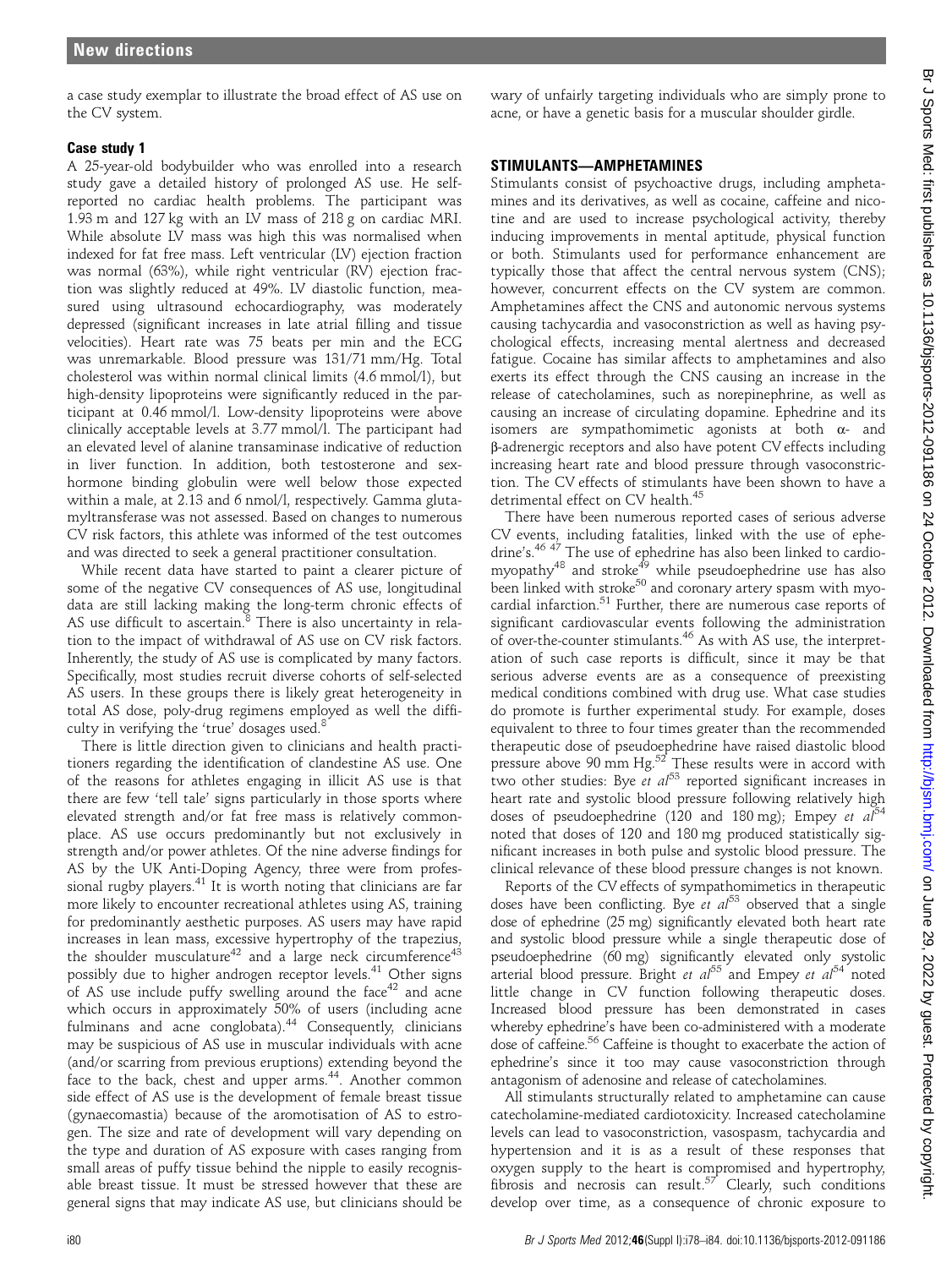amphetamines and the repercussions may include myocardial infarction, aortic dissection and sudden cardiac death.<sup>5</sup>

Little has been done by way of measuring both the acute/ chronic effects of stimulant use/abuse on a range of CV risk factors. While significant CV events are associated with their use, the effect on long-term atherosclerotic risk even with moderate usage, through negative alterations in known CV risk factors is worthy of further examination. With regard to amphetamines, emphasis has largely focused on the adverse effects relating to the CNS; however, it is clear that their effects can be wide-ranging and no less significant.

#### STIMULANTS—COCAINE AND OTHERS

Cocaine is one of the most frequently used recreational drugs worldwide. The prevalence of use in the UK has been steadily increasing over recent years with 6.6% of 16–24 year olds admitting to regular use and figures suggesting over 1 million current cocaine users in the UK.<sup>58</sup> Despite limited use as a performance-enhancing drug, there is still a relatively high level of adverse findings for cocaine use in athletes. According to WADA around 11.3% of adverse findings for stimulants were as a result of cocaine use.<sup>4</sup> Athletes are not immune to the lure of social drugs like cocaine.

The use of cocaine has been associated with acute and chronic cardiovascular disease.<sup>59 60</sup> Cocaine inhibits norepinephrine reuptake in the sympathetic system leading to overstimulation<sup>60</sup> and may cause release of catecholamines from central and peripheral stores. $61$  Acute coronary syndromes (including myocardial ischemia and infarction) are the commonest cardiac events secondary to cocaine abuse. $60\,61$  This may be due to coronary artery spasm, increase in myocardial oxygen consumption from increases in heart rate and blood pressure, and a prothrombotic state.62 63 Most myocardial infarctions occur in the absence of atherosclerotic coronary disease and are unrelated to the dose and frequency of cocaine use.<sup>64</sup> Cocaine abuse may however also lead to premature coronary disease sometimes with quite rapid onset.<sup>65</sup> Cocaine abuse may also lead to coronary artery aneurysms, aortic dissection, rupture, vasculitis and stroke.<sup>66–68</sup>

Arrhythmias are not common with cocaine use, but sinus tachycardia, sinus bradycardia, supraventricular, ventricular arrhythmias and bundle branch blocks have been reported.<sup>59 69 70</sup> A dilated cardiomyopathy can be caused by cocaine use and a cocaine-induced myocarditis has been reported at postmortem in 20–30% of cases.<sup>71</sup> Myocarditic changes, however, may be fully reversible if identified early and abstention from further cocaine abuse occurs. In the case study detailed the ECG changes with a significant cardiac event are shown in a young professional athlete who has a cocaine abuse history.

#### Case study 2

We briefly describe the case of a 27-year-old professional skater with a history of cocaine abuse. He developed retrosternal chest pain and ECG changes of inferolateral ST elevation (figure 1) after taking cocaine. His symptoms settled with nitrates and he developed T-wave inversion on his ECG the following day (figure 2) with a rise in Troponin I of 18.5  $\mu$ g/l. He had normal left ventricular systolic function on echocardiography. On cardiac catheterisation he had a smooth 40% stenosis in the ostial left anterior descending artery with the other coronary branches normal (figure 3). He was initially treated with antiplatelets, heparin and a β-blocker, but as it was felt that he had sustained a myocardial infarction due to coronary artery spasm, the β-blocker was substituted with a calcium channel blocker prior to discharge from hospital. He remained pain-free when further reviewed at 3 months.

While detection of cocaine use, unless openly admitted, can be problematic for the practitioner there are certain psychological and physiological indications that may help inform the healthcare provider. Cocaine use can produce euphoria, decreased appetite and need for sleep, but may also cause anxiety, irritability, paranoia and hallucinations. There may be associated tachycardia, sweating, pupil dilatation and nausea. Withdrawal after chronic use mainly causes psychological symptoms including depression, anxiety and increased sleep.

Other common stimulants used by athletes include caffeine and nicotine (from smoking tobacco, chewing tobacco and smoking cessation products). Both caffeine and nicotine have



Figure 1 ECG 1: inferolateral ST elevation with chest pain. This figure is only reproduced in colour in the online version.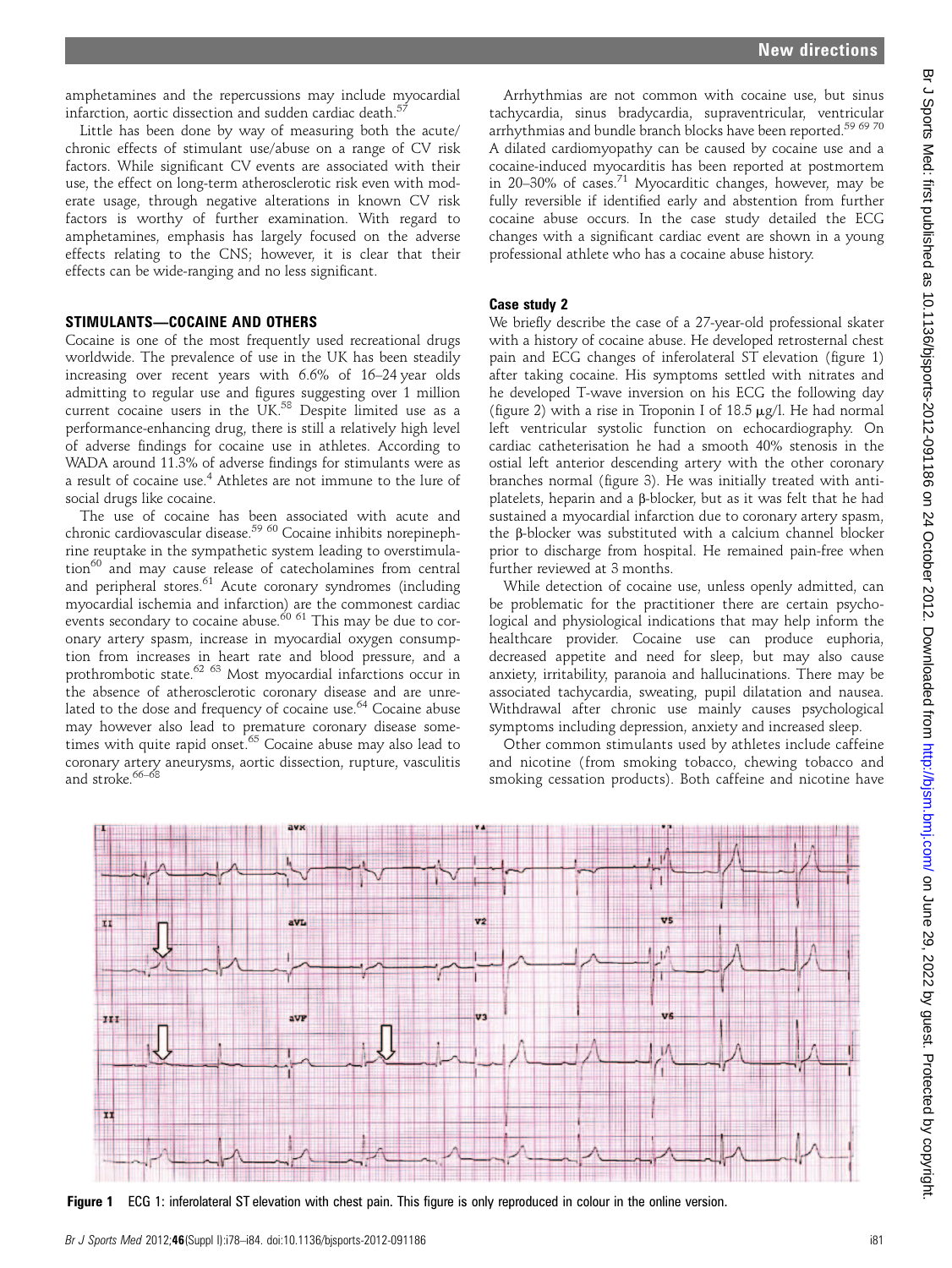

Figure 2 ECG 2: Inferior T-wave inversion with lateral biphasic T wave. This figure is only reproduced in colour in the online version.

been shown to have cardiac effects. Caffeine is used by athletes as a stimulant to decrease the feelings of fatigue and elevate heart rate and neural activity. The effect of caffeine will increase myocardial  $O_2$  and has been shown to increase blood pressure as well as raises the level of free-fatty acids in the blood, thereby increasing blood viscosity. If used in moderate doses there are minimal long-term side effects to caffeine use; however, extremely high doses have been associated with cardiac arrhythmias $^{72}$  and events in otherwise healthy individuals.73 74 Cigarette smoking has long been known to promote atherosclerosis, with an increased risk of sudden death, $^{75}$  myocardial infarction $^{76}$   $^{77}$  and stroke. $^{78}$  The use of nicotine therapies such as transdermal patches, inhalators and gum as well as the common use of chewing tobacco in some sports has also been associated with an increased cardiovascular event risk.79 80 Again, much of these data have come from case study and anecdotal data, with larger studies not observing a significant increase in risk of cardiovascular events.<sup>81</sup> Like most other stimulants further research is required and given that both caffeine and nicotine are not completely banned admission and monitoring of use may be easier than with other drugs.

## **SUMMARY**

This review has attempted to describe available data and exemplar case studies detailing the potential CV health issues surrounding the use of some of the most common drugs detected in doping screens on athletes. Negative CV health effects do occur but more controlled research trials are required alongside longitudinal studies of chronic drug use. Available data demonstrate enough concern in relation to CV health and drug use that healthcare practitioners should be fully educated to help detect signs and symptoms and support athlete treatment and recovery where appropriate.



Figure 3 Coronary angiography: 40% stenosis in ostial left anterior descending artery (arrow) with other coronary branches normal.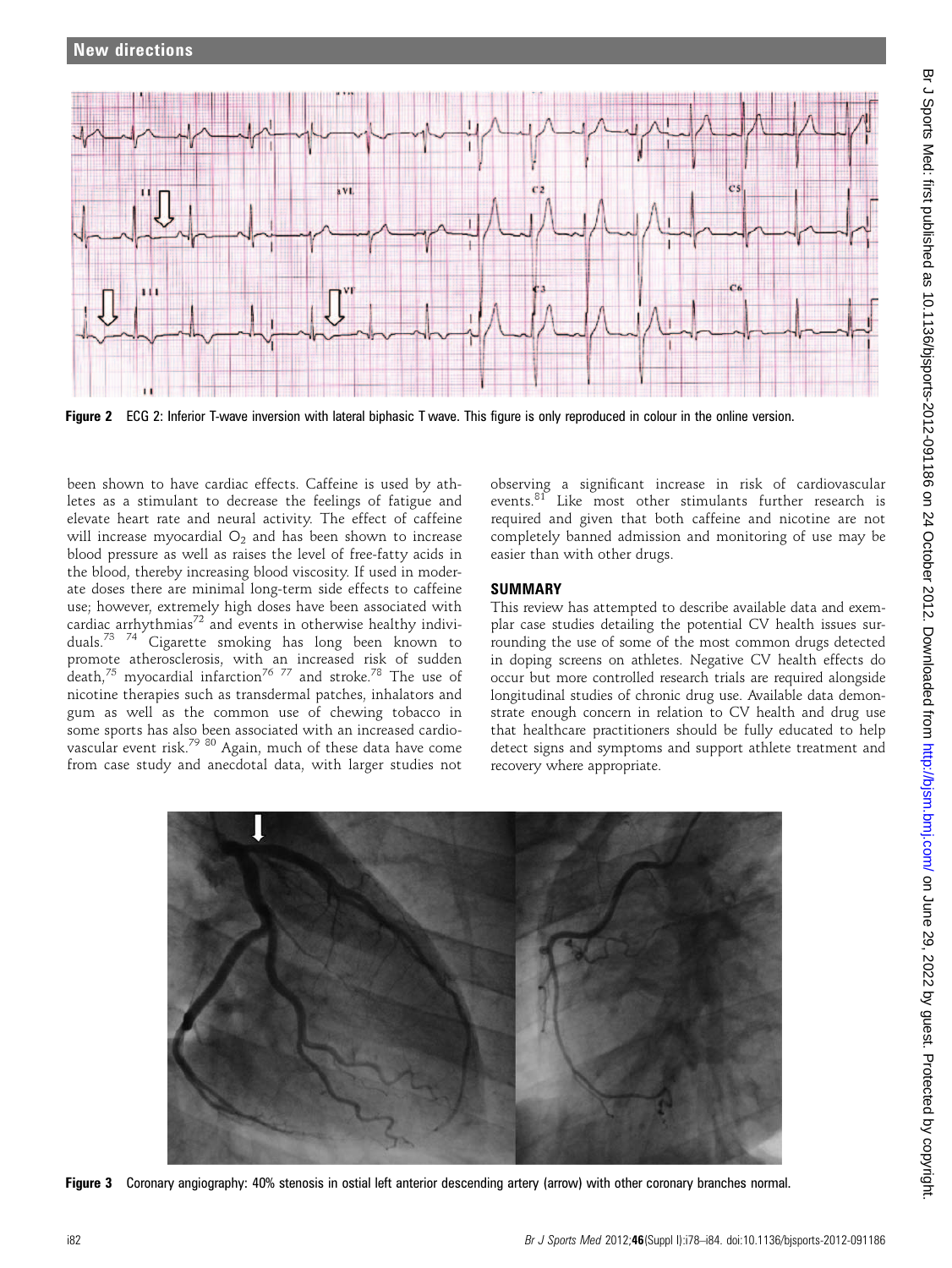**Contributors** All authors have contributed substantially to the conception and design of the paper with PJA, JS and KG contributing to data analysis and interpretation. All authors have also contributed significantly to the drafting and revising of the article before approving the final draft.

Competing interests None.

Patient consent Obtained.

**Ethics approval** Liverpool John Moores University.

**Provenance and peer review** Not commissioned; externally peer reviewed.

#### **REFERENCES**

- 1. **Yesalis CE,** Bahrke M. History of doping in sport. Performance enhancing substances in sport and exercise. Champaign: Human Kinetics, 2002:1–20.
- 2. WADA. The 2012 prohibited list International Standard. [http://wwwwada-amaorg/](http://wwwwada-amaorg/Documents/World_Anti-Doping_Program/WADP-Prohibited-list/2012/WADA_Prohibited_List_2012_ENpdf) [Documents/World\\_Anti-Doping\\_Program/WADP-Prohibited-list/2012/](http://wwwwada-amaorg/Documents/World_Anti-Doping_Program/WADP-Prohibited-list/2012/WADA_Prohibited_List_2012_ENpdf) [WADA\\_Prohibited\\_List\\_2012\\_ENpdf](http://wwwwada-amaorg/Documents/World_Anti-Doping_Program/WADP-Prohibited-list/2012/WADA_Prohibited_List_2012_ENpdf) (serial on the Internet), 2012.
- 3. **Calfee R,** Fadale P. Popular ergogenic drugs and supplements in young athletes. Pediatrics 2006;117:e577.
- 4. < WADA\_2010\_Laboratory\_Statistics\_Report.pdf>.
- 5. **Baker JS,** Graham MR, Davies B. Steroid and prescription medicine abuse in the health and fitness community: a regional study. Eur J Intern Med 2006;17:479–84.
- 6. Sader MA, Griffiths KA, McCredie RJ, et al. Androgenic anabolic steroids and arterial structure and function in male bodybuilders. J Am Coll Cardiol 2001;37:224–30.
- 7. McVeigh J, Beynon C, Bellis MA. New challenges for agency based syringe exchange schemes: analysis of 11 years of data (1991–2001) in Merseyside and Cheshire, United Kingdom. Int J Drug Policy 2003;14:399–405.
- 8. **Angell P,** Chester N, Green D, et al. Anabolic steroids and cardiovascular risk. Sports Med 2012:42:119-34.
- 9. **Appleby M, Fisher M, Martin M. Myocardial infarction, hyperkalaemia and** ventricular tachycardia in a young male body-builder. Int J Cardiol 1994;44:171-4.
- 10. **Santamarina RD,** Besocke AG, Romano LM, et al. Ischemic stroke related to anabolic abuse. Clin Neuropharmacol 2008;31:80-5.
- 11. Liljeqvist S, Hellden A, Bergman U, et al. Pulmonary embolism associated with the use of anabolic steroids. Eur J Intern Med 2008;19:214-15.
- 12. **Lunghetti S,** Zaca V, Maffei S, et al. Cardiogenic shock complicating myocardial infarction in a doped athlete. Acute Card Care 2009;11:250–1.
- 13. Fineschi V, Riezzo I, Centini F, et al. Sudden cardiac death during anabolic steroid abuse: morphologic and toxicologic findings in two fatal cases of bodybuilders. Int J Legal Med 2007;121:48-53.
- 14. Ment J, Ludman PF. Coronary thrombus in a 23 year old anabolic steroid user. Heart 2002;88:342.
- 15. Mark PB, Watkins S, Dargie HJ. Cardiomyopathy induced by performance enhancing drugs in a competitive bodybuilder. Heart 2005;91:888.
- 16. **Ahlgrim C,** Guglin M. Anabolics and cardiomyopathy in a bodybuilder: case report and literature review. J Card Fail 2009;15:496-500.
- 17. Frogel JK, Weiss SJ, Kohl BA. Transesophageal echocardiography diagnosis of coronary sinus thrombosis. Anesth Analg 2009;108:441-2.
- 18. Sullivan ML, Martinez CM, Gallagher EJ. Atrial fibrillation and anabolic steroids. J Emerg Med 1999;17:851–7.
- 19. **Clark BM,** Schofield RS. Dilated cardiomyopathy and acute liver injury associated with combined use of ephedra, gamma-hydroxybutyrate, and anabolic steroids. Pharmacotherapy 2005;25:756-61.
- 20. **Alhadad A,** Acosta S, Sarabi L, et al. Pulmonary embolism associated with protein C deficiency and abuse of anabolic-androgen steroids. Clin Appl Thromb Hemost 2010;16:228–31.
- 21. Wysoczanski M, Rachko M, Bergmann SR. Acute myocardial infarction in a young man using anabolic steroids. Angiology 2008;59:376-8.
- 22. Riebe D, Fernhall B, Thompson PD. The blood pressure response to exercise in anabolic steroid users. Med Sci Sports Exerc 1992;24:633-7.
- 23. Gunes Y, Erbas C, Okuyan E, et al. Myocardial infarction with intracoronary thrombus induced by anabolic steroids. Anadolu Kardiyol Derg 2004;4:357–8.
- 24. Lane HA, Grace F, Smith JC, et al. Impaired vasoreactivity in bodybuilders using androgenic anabolic steroids. Eur J Clin Invest 2006;36:483–8.
- 25. Grace FM, Davies B. Raised concentrations of C reactive protein in anabolic steroid using bodybuilders. Br J Sports Med 2004;38:97-8.
- 26. Freed DL, Banks AJ, Longson D, et al. Anabolic steroids in athelics: crossover double-blind trial on weightlifters. Br Med J 1975;2:471-3.
- 27. Angell P, Chester N, Green DJ, et al. Anabolic steroid use and longitudinal, radial and circumferential cardiac motion. Med Sci Sports Exerc 2012;44:583-90.
- 28. **Hartgens F,** Rietjens G, Keizer HA, et al. Effects of androgenic-anabolic steroids on apolipoproteins and lipoprotein (a). Br J Sports Med 2004;38:253-9.
- 29. Hartgens F, Kuipers H. Effects of androgenic-anabolic steroids in athletes. Sports Med 2004; 34:513-54.
- 30. **Applebaum-Bowden D, Haffner SM, Hazzard WR. The dyslipoproteinemia of** anabolic steroid therapy: increase in hepatic triglyceride lipase precedes the decrease in high density lipoprotein2 cholesterol. Metabolism 1987:36:949.
- 31. **Zmuda JM,** Bausserman LL, Maceroni D, et al. The effect of supraphysiologic doses of testosterone on fasting total homocysteine levels in normal men. Atherosclerosis 1997:130:199-202.
- 32. Graham MR, Grace FM, Boobier W, et al. Homocysteine induced cardiovascular events: a consequence of long term anabolic-androgenic steroid (AAS) abuse. Br J Sports Med 2006;40:644–8.
- 33. Alen M. Androgenic steroid effects on liver and red cells. Br J Sports Med 1985;19:15–20.
- 34. Savage DD, Levy D, Dannenberg AL, et al. Association of echocardiographic left ventricular mass with body size, blood pressure and physical activity (the Framingham Study). Am J Cardiol 1990; 65:371-6.
- 35. Sachtleben TR, Berg KE, Elias BA, et al. The effects of anabolic steroids on myocardial structure and cardiovascular fitness. Med Sci Sports Exerc 1993;25:1240–5.
- 36. Nottin S, Nguyen LD, Terbah M, et al. Cardiovascular effects of androgenic anabolic steroids in male bodybuilders determined by tissue Doppler imaging. Am J Cardiol 2006;97:912–15.
- 37. D'Andrea A, Caso P, Salerno G, et al. Left ventricular early myocardial dysfunction after chronic misuse of anabolic androgenic steroids: a Doppler myocardial and strain imaging analysis. Br J Sports Med 2007;41:149-55.
- 38. Baggish AL, Weiner RB, Kanayama G, et al. Long-term anabolic-androgenic steroid use is associated with left ventricular dysfunction. Circ Heart Fail 2010;3:472-6.
- 39. Kasikcioglu E, Oflaz H, Umman B, et al. Androgenic anabolic steroids also impair right ventricular function. Int J Cardiol 2009:134:123-5.
- 40. **Ebenbichler CF**, Sturm W, Ganzer H, et al. Flow-mediated, endothelium-dependent vasodilatation is impaired in male body builders taking anabolic-androgenic steroids. Atherosclerosis 2001;158:483-90.
- 41. **Anti-Doping U.** UK National Anti-Doping Programme Quarterly Report. 2011.
- 42. George AJ. The anabolic steroids and peptide hormones. In: Mottram, D. Drugs in Sport, 2nd edn S 1996:173–18.
- 43. Hartgens F, Van Marken Lichtenbelt WD, Ebbing S, et al. Body composition and anthropometry in bodybuilders: regional changes due to nandrolone decanoate administration. Int J Sports Med 2001;22:235–41.
- 44. **Melnik B.** Jansen T. Grabbe S. Abuse of anabolicâ $\epsilon$  androgenic steroids and bodybuilding acne: an underestimated health problem. J Dtsch Dermatol Ges 2007;5:110–17.
- 45. Ghuran A, Nolan J. Recreational drug misuse: issues for the cardiologist. Heart 2000;83:627.
- 46. **Haller CA.** Benowitz NL. Adverse cardiovascular and central nervous system events associated with dietary supplements containing ephedra alkaloids. N Engl J Med 2000;343:1833–8.
- 47. Shekelle PG, Hardy ML, Morton SC, et al. Efficacy and safety of ephedra and ephedrine for weight loss and athletic performance. JAMA 2003;289:1537.
- 48. To L, Sangster J, Rampling D, et al. Ephedrine-induced cardiomyopathy. Med J Aust 1980;2:35.
- 49. Bruno A, Nolte KB, Chapin J. Stroke associated with ephedrine use. Neurology 1993;43:1313.
- 50. Cantu C, Arauz A, Murillo-Bonilla LM, et al. Stroke associated with sympathomimetics contained in over-the-counter cough and cold drugs. Stroke 2003;34:1667–72.
- 51. Wiener I, Tilkian AG, Palazzolo M. Coronary artery spasm and myocardial infarction in a patient with normal coronary arteries: temporal relationship to pseudoephedrine ingestion. Cathete Cardiovasc Diagn 1990;20:51–3.
- 52. Drew C, Knight G, Hughes D, et al. Comparison of the effects of D-(−)-ephedrine and L-(+)-pseudoephedrine on the cardiovascular and respiratory systems in man. Br J Clin Pharmacol 1978;6:221.
- 53. Bye C, Hill H, Hughes D, et al. A comparison of plasma levels of L  $(+)$ pseudoephedrine following different formulations, and their relation to cardiovascular and subjective effects in man. Eur J Clin Pharmacol 1975;8:47-53.
- 54. Empey D, Young G, Letley E, et al. Dose-response study of the nasal decongestant and cardiovascular effects of pseudoephedrine. Br J Clin Pharmacol 1980;9:351.
- 55. Bright T, Sandage B, Fletcher H. Selected cardiac and metabolic responses to pseudoephedrine with exercise. J Clini Pharmacol 1981;21:488.
- 56. **Haller CA,** Jacob P, Benowitz NL. Pharmacology of ephedra alkaloids and caffeine after single-dose dietary supplement use. Clini Pharmacol Ther-St Louis-. 2002;72:421–32.
- 57. Kaye S, McKetin R, Duflou J, et al. Methamphetamine and cardiovascular pathology: a review of the evidence. Addiction 2007;102:1204-11 [Research Support, Non-U.S. Gov't Review]m
- 58. Fletcher K, Collinson J. Cracking down on the problem. Br J Cardiol 2011;18:102-3.
- 59. **Lange RA**, Hillis LD. Cardiovascular complications of cocaine use. N Engl J Med 2001;345:351–8.
- 60. Schwartz BG, Rezkalla S, Kloner RA. Cardiovascular effects of cocaine. Circulation 2010;122:2558–69.
- Maraj S, Figueredo VM, Lynn Morris D. Cocaine and the heart. Clin Cardiol 2010;33:264–9.